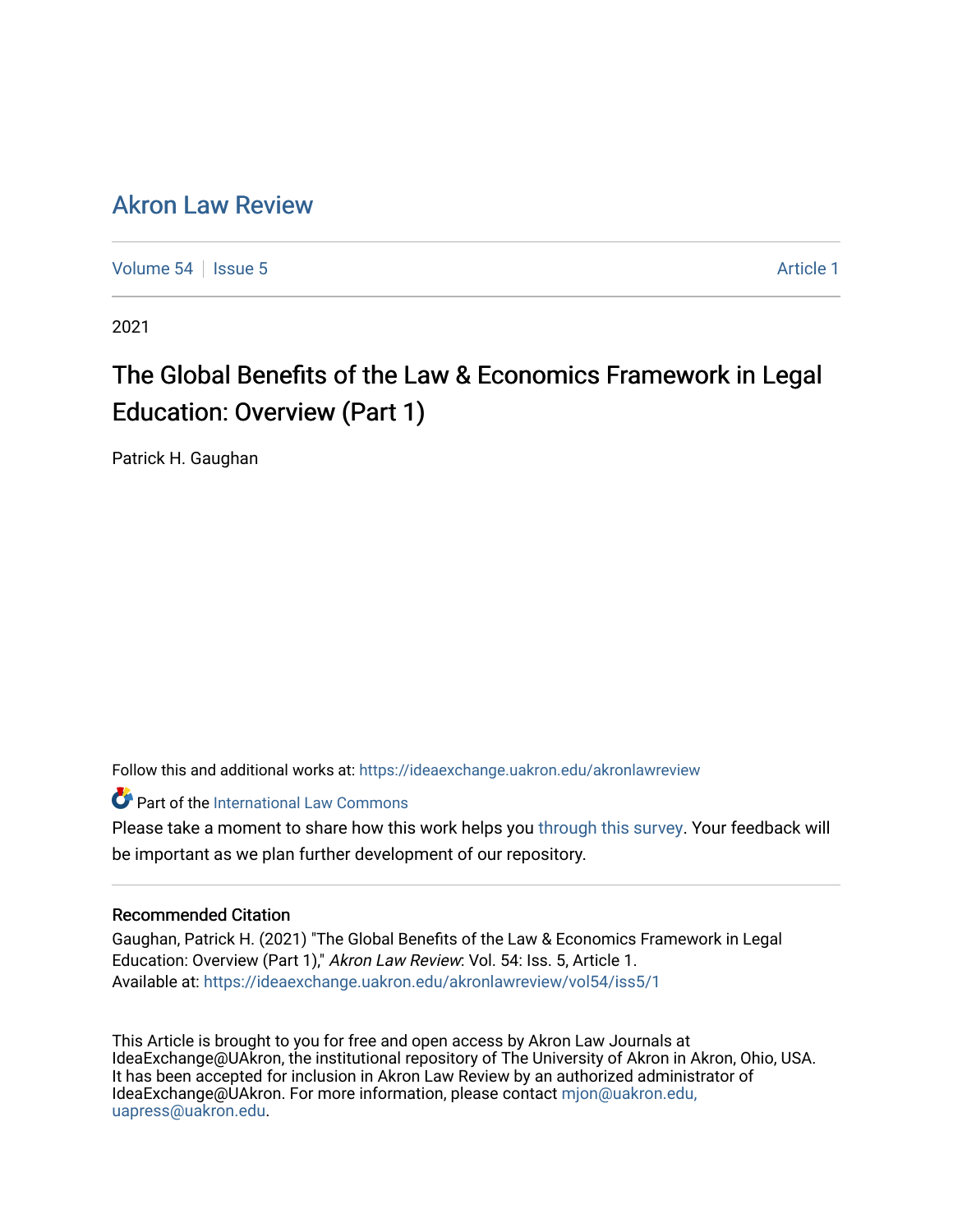# **THE GLOBAL BENEFITS OF THE LAW & ECONOMICS FRAMEWORK IN LEGAL EDUCATION: OVERVIEW (PART 1)**

*Patrick H. Gaughan[\\*](#page-1-0)*

| II. The Origins of the Law & Economics Framework832  |  |
|------------------------------------------------------|--|
|                                                      |  |
| IV. Criticisms of the Law & Economics Perspective839 |  |
|                                                      |  |
|                                                      |  |

*This is the first in a series of articles that overarchingly proposes that the globalization of markets necessitates the integration of the Law & Economics Framework into legal education across all legal systems. The goal of this article is to introduce readers to the Law & Economics Framework by providing an overview of relevant terms, concepts, and historical background. This article discusses the interplay of lawyers and globalization; defines the Law & Economic Framework and its origins; details relevant principles of economics; and delves into some criticisms of the Framework. The remainder of the series will be devoted to demonstrating that the intersection of international commerce and national laws necessitates the implementation of the Law & Economics Framework in legal education across legal systems.*

827

<span id="page-1-0"></span><sup>\*</sup> Patrick H. Gaughan is an Associate Professor of Law at The University of Akron. He earned his B.A. from Columbia University; M.B.A. from Trinity College, Dublin; J.D. from the University of Virginia; and his D.B.A. (International Business) from Cleveland State University. He can be reached via email at: pat@Gaughan.Global or pgaughan@uakron.edu. The author would like to thank the J. William Fulbright Foreign Scholarship Board for its scholarship grant that facilitated the present article. The author would also like to thank (in alphabetical order): Graduate Law Program Director Phalty Hap (Royal Univ. of Law and Economics); Econ. Prof. Michael Nelson (Univ. of Akron); Law Dean C.J. Peters (Univ. of Akron); and Assoc. Professor and Deputy Editor in Chief of the Hanoi Law Review Nguyen Van Quang (Hanoi Law University) for their valuable comments on earlier drafts of this article. Any and all defects are solely the author's.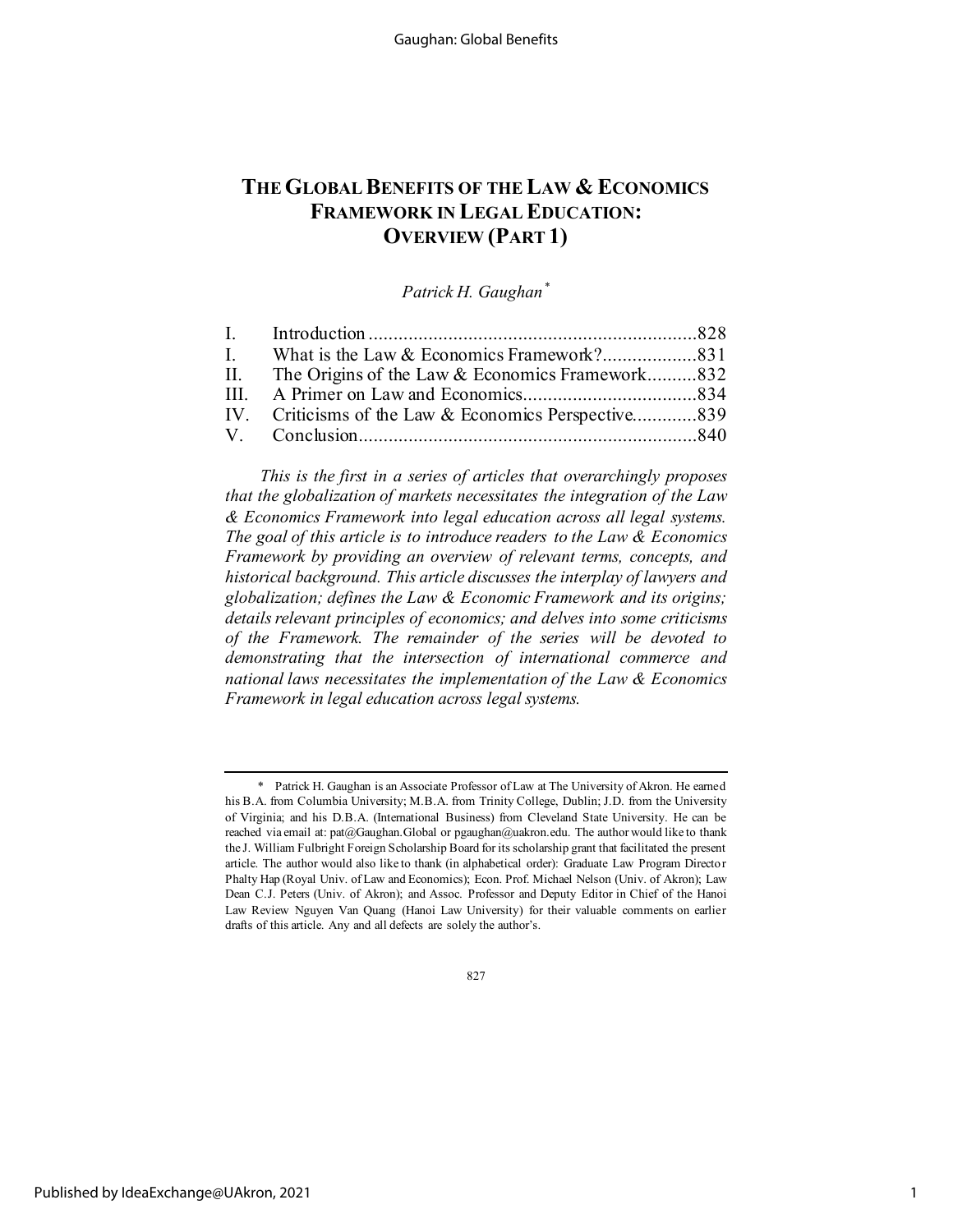#### I. INTRODUCTION<sup>[1](#page-2-0)</sup>

Undoubtedly, "concerns about the adverse effects of globalization aren't new."[2](#page-2-1) Nevertheless, the speed and complexity of "globalization"—and its far-reaching positive and negative impacts—have continued to evolve.<sup>[3](#page-2-2)</sup> This raises questions regarding how legal systems and related legal education around the world can best keep up. One partial solution is for legal education in all countries to fully implement the Law & Economics Framework. [4](#page-2-3)

For present purposes, "globalization" refers to the significant integration of markets resulting from "an open international economy with large and growing flows of trade and capital investment between countries."[5](#page-2-4) However, globalization impacts far more than just trade and capital flows; it also impacts other national (domestic) interests. Globalization has "effects on societies and cultures, ecosystems and health, [and] justice and equality."[6](#page-2-5) Globalization even implicates the "interplay of foreign legal norms and local legal culture."[7](#page-2-6)

<span id="page-2-0"></span><sup>1.</sup> This article is the first installment of a series of articles produced with the cooperation of Hanoi Law University, The University of Akron School of Law and (hopefully) additional law schools. After giving proper attribution to the original publishing journal or law review, each of the participating law schools will have the right to print all installments of this series in their primary native language and the joint right to print all installments in English. The University of Akron Law Review has kindly agreed to act as a repository for all articles within this series. The articles will be published in Volume 54, Issue 5 of the *Akron Law Review*. The repository can currently be reached at: https://ideaexchange.uakron.edu/akronlawreview/vol54/iss5/.

<span id="page-2-1"></span><sup>2.</sup> Paul Krugman, *What Economists (Including Me) Got Wrong About Globalization*, BLOOMBERG: OPINION (Oct. 10, 2019), https://www.bloomberg.com/amp/opinion/articles/2019-10- 10/inequality-globalization-and-the-missteps-of-1990s-economics [https://perma.cc/Y5N4-U4AS].

<span id="page-2-2"></span><sup>3</sup>*. See, e.g.*, Arvind Subramanian & Martin Kessler, *The Hyperglobalization of Trade and its Future*, *in* TOWARDS A BETTER GLOBAL ECONOMY: POLICY IMPLICATIONS FOR CITIZENS WORLDWIDE IN THE 21ST CENTURY 216, 216–78 (2014); *see also* George L. De Feis, Donald Grunewald, & George N. De Feis, *International Trade Theory of Hyper-Globalization and Hyper-Information Flow Conceived*, 5 INT'L J. BUS. & APPLIED SCI. 23, 23–28 (2016).

<span id="page-2-3"></span><sup>4.</sup> As used throughout this article, the "Law & Economics Framework" refers to the economic analysis of law as a form of legal analysis. The article refrains from using the phrase "economic analysis of law" to make it clear that the focus of this approach is primarily within the field of legal scholars relying upon economic theory.

<span id="page-2-4"></span><sup>5.</sup> Paul Hirst & Grahame Thomson, *Globalization: Ten frequently asked questions and some surprising answers*, SOUNDINGS, Autumn 1996, at 47; *see also* JAN AART SCHOLTE, GLOBALIZATION: A CRITICAL INTRODUCTION –(2d ed. 2005); for an overview of the various competing definitions of "globalization," *see* Nayef R.F. Al-Rodhan & Gérard Stoudmann, *Program on Geopolitical Implications of Globalization Transnat'l Security, Definitions of Globalization: A Comprehensive Overview and a Proposed Definition*, GENEVA CTR. FOR SEC. POL'Y, June 19, 2006, at 1.

<span id="page-2-5"></span><sup>6.</sup> Aleya Abdel-Hadi, *Culture, Quality of Life, Globalization and Beyond*, 50 PROCEDIA – SOC. & BEHAV. SCI. 11, 11 (2012).

<span id="page-2-6"></span><sup>7.</sup> PITMAN B. POTTER, THE CHINESE LEGAL SYSTEM: GLOBALIZATION AND LOCAL LEGAL CULTURE 2 (2005).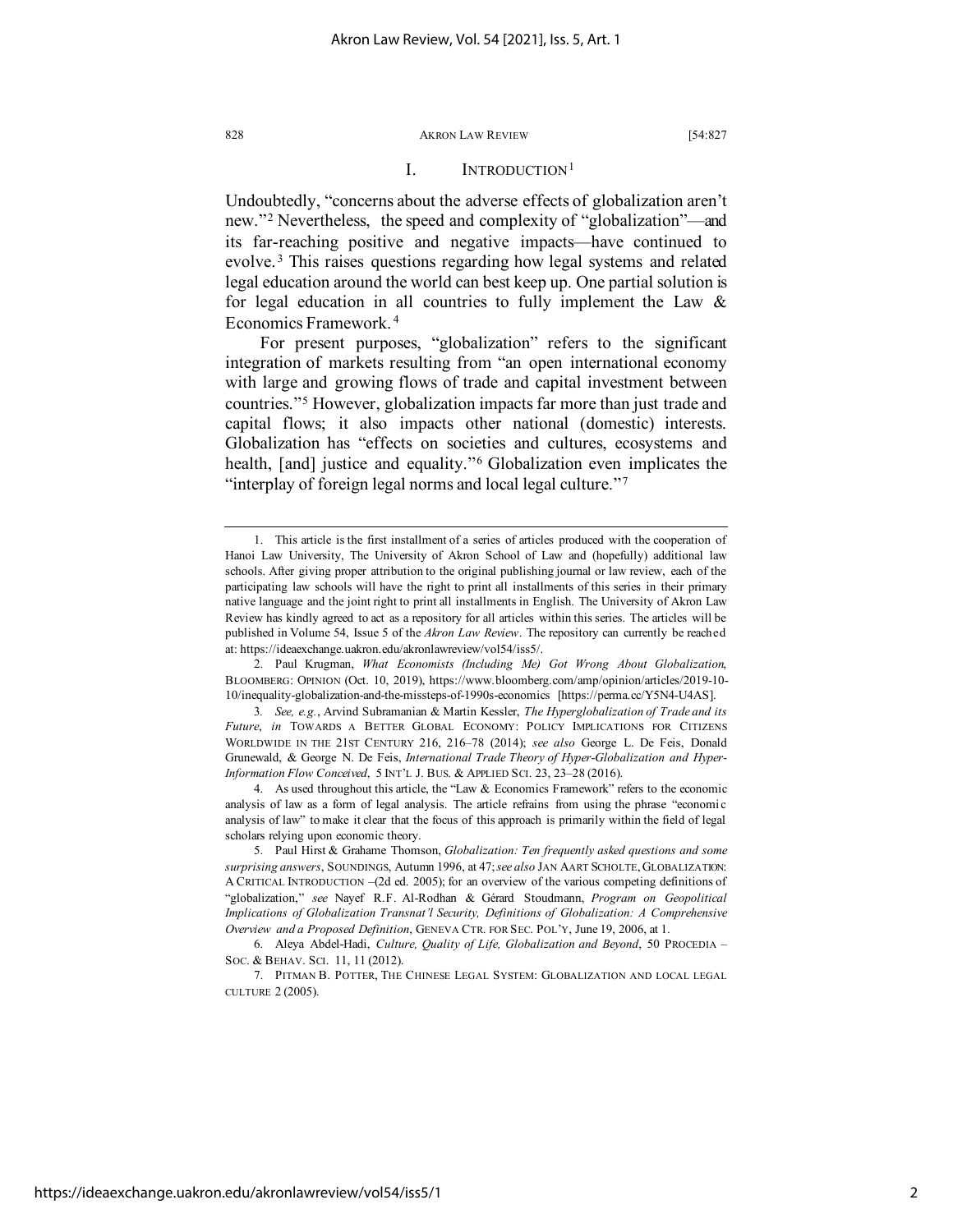Fortunately, national governments are not destined to be passive victims of globalization. Within the increasingly interconnected world, "[d]urable national institutions and distinctive ideological traditions still seem to shape and channel crucial corporate decisions."[8](#page-3-0) Even when international activity is ostensibly between private parties, national governments still play a major role: "despite claims that globalization is leading to unified legal standards, much of law remains uniquely local, embodying local customs, legitimizing local moral judgments, and enforced, adopted and interpreted by legislators and judges who are selected directly or indirectly by the residents they will govern."<sup>[9](#page-3-1)</sup>

While national governments are not completely powerless, they do not completely control the globalization process either. Most international businesses have little inherently-vested interests linked to any specific country. Indeed, the corporate decision to do business in one country, rather than another, often simply involves the international effort to reduce costs—and/or to secure higher profits through special access to markets. [10](#page-3-2)

Consequently, if a particular country appropriately aligns its laws and legal institutions, then the country will be more attractive to global businesses and be more likely to reap meaningful benefits. But if a country fails to intelligently manage its laws and legal institutions, the country will likely find itself at a competitive disadvantage—either in attracting global commerce or managing the results of it. Whether through the development of better institutions or the tailoring of laws and regulations, national governments have the ability to increase – or decrease—the benefits of global activities. [11](#page-3-3) And, given the central role played by legal rules in the process, it is clear that lawyers can play a valuable role in shaping and managing the interaction between national interests and market behavior.

In many countries, lawyers may have been traditionally excluded from policymaking, or otherwise restricted to narrowly defined roles. Nonetheless, in today's globalized world, it is a mistake to exclude

<span id="page-3-3"></span>Published by IdeaExchange@UAkron, 2021

<span id="page-3-0"></span><sup>8.</sup> Louis W. Pauly & Simon Reich, *National structures and multinational corporate behavior: enduring differences in the age of globalization*, 51 INT'L ORG. 1, 1 (1997); *see also* PAUL HIRST, GRAHAME THOMPSON, & SIMON BROMLEY, GLOBALIZATION IN QUESTION xii–xiii (3d ed. 2009).

<span id="page-3-1"></span><sup>9.</sup> Carole Silver, *Internationalizing U.S. Legal Education: A Report on the Education of Transnational Lawyers*, 14 CARDOZO J. INT'L & COMP. L. 143, 143 (2006).

<span id="page-3-2"></span><sup>10</sup>*. See*, *e.g.*, Oliver E. Williamson, *The Vertical Integration of Production: Market Failure Considerations*, 61 AM. ECON. REV. 112, 112–13 (1971); JOE STATEN BAIN, BARRIERS TO NEW COMPETITION (1956); STEPHEN HERBERT HYMER, THE INTERNATIONAL OPERATIONS OF NATIONAL FIRMS: A STUDY OF DIRECT FOREIGN INVESTMENT (1976) (MIT Monographs in Economics).

<sup>11.</sup> Anna Maria Mayda, Kevin H. O'Rourke, & Richard Sinnott, *Risk, Government and Globalization: International Survey Evidence,* 16 (NBER, Working Paper No. 13037, 2007).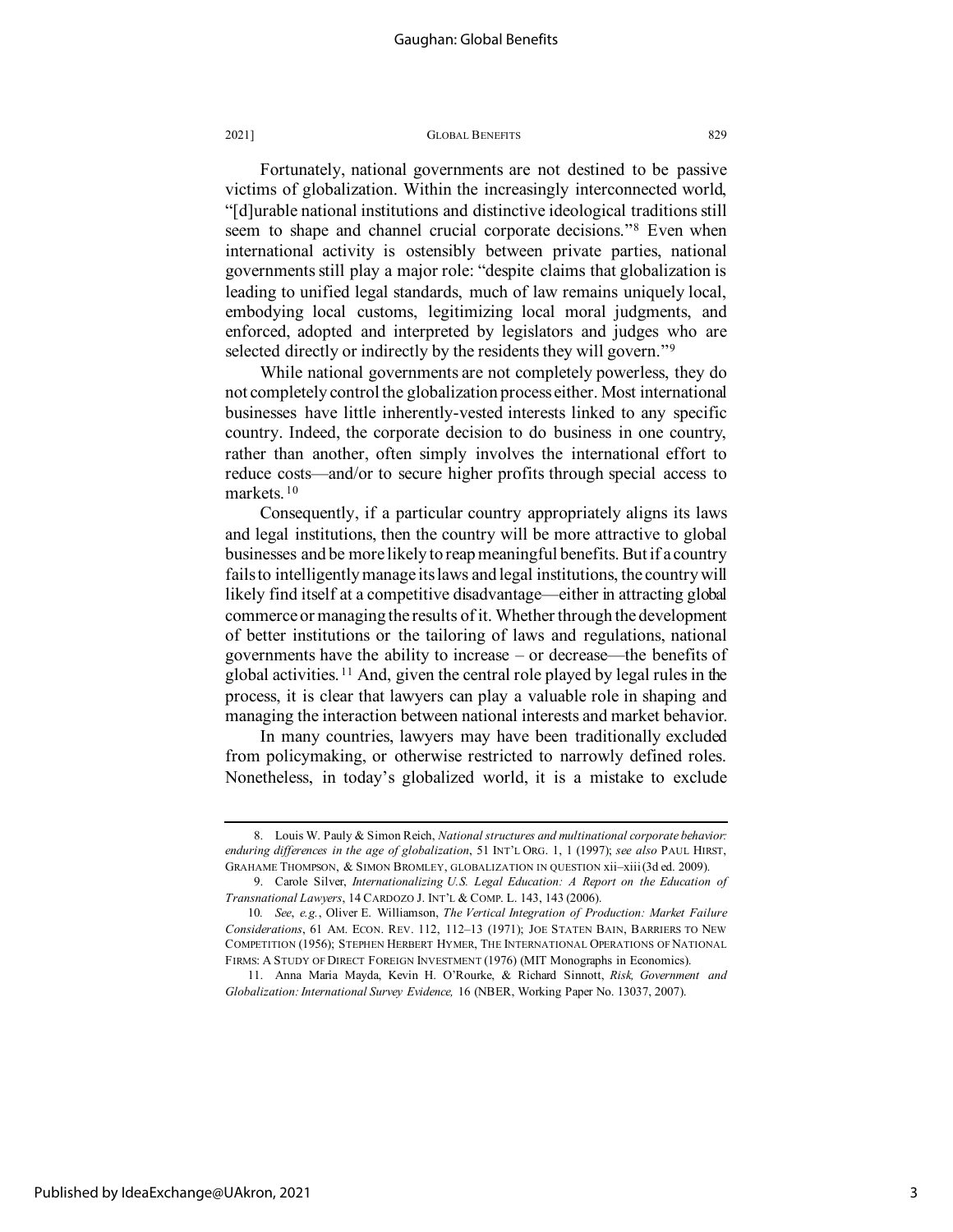domestic lawyers from globalization management. Long ago, international corporations recognized the value of integrating global legal services with business planning.<sup>[12](#page-4-0)</sup> This enabled international corporations to strategically evaluate all options with a complete understanding of both the legal and business consequences. In contrast, if an individual country decides to exclude their domestic lawyers from learning the Law & Economics Framework, the country is effectively creating an asymmetry that benefits international businesses. [13](#page-4-1)

Of course, there are important differences in the expectations and roles played by lawyers in different societies. The examination of legal education in a society provides a window on its legal system. Here, one sees the expression of basic attitudes about the law: what law is, what lawyers do, and how the system operates or how it should operate.<sup>[14](#page-4-2)</sup>

However, globalization increasingly creates a common need to adapt the form and substance of each particular country's legal education system. Legal education provides a critical mechanism for reinforcing the legal values and existing culture of the particular country. Even so, in narrowly fulfilling its socialization function, legal education can actually be an impediment to realizing (or otherwise coping with) the results of change—including many of the issues presented by globalization.

Fortunately, legal education within individual nations can fulfill both functions—reinforcing local legal traditions while expressly addressing the implications of globalization on the domestic practice of law. Even better, legal education can turn the problem around and educate lawyers on how the practice of law can help manage market behavior and the implications of globalization. In fact, legal education within individual countries is uniquely positioned to do both—and it starts with the Law & Economics Framework.

# **DISCUSSION**

<span id="page-4-0"></span><sup>12.</sup> Debora L. Spar, *Lawyers Abroad: The Internationalization of Legal Practice,* 39 CAL. MGMT. REV. 8, 10–14 (1997).

<span id="page-4-1"></span><sup>13.</sup> George A. Akerlof, *The Market for "Lemons": Quality Uncertainty and the Market Mechanism,* 84 Q. J. ECON. 488, 489–491 (1970). As a reminder, the present article does not attempt to address the broader argument as to whether or not "Law and Economics" constitutes (or should constitute) an independent legal theory. For further discussions on this issue, *see* GUIDO CALABRESI, *Of Law and Economics and Economic Analysis of Law, in* THE FUTURE OF LAW AND ECONOMICS: ESSAYS ON REFORM AND RECOLLECTION (2016); Oliver E. Williamson, *Transaction Cost Economics Meets Posnerian Law and Economics*, 149 J. INSTITUTIONAL & THEORETICAL ECON. 99 (1993).

<span id="page-4-2"></span><sup>14.</sup> Lawrence M. Friedman, *Lawyers in Cross-Cultural Perspective*, *in* LAWYERS IN SOCIETY: COMPARATIVE THEORIES 1 (Richard L. Abel & Philip S.C. Lewis eds., 1989).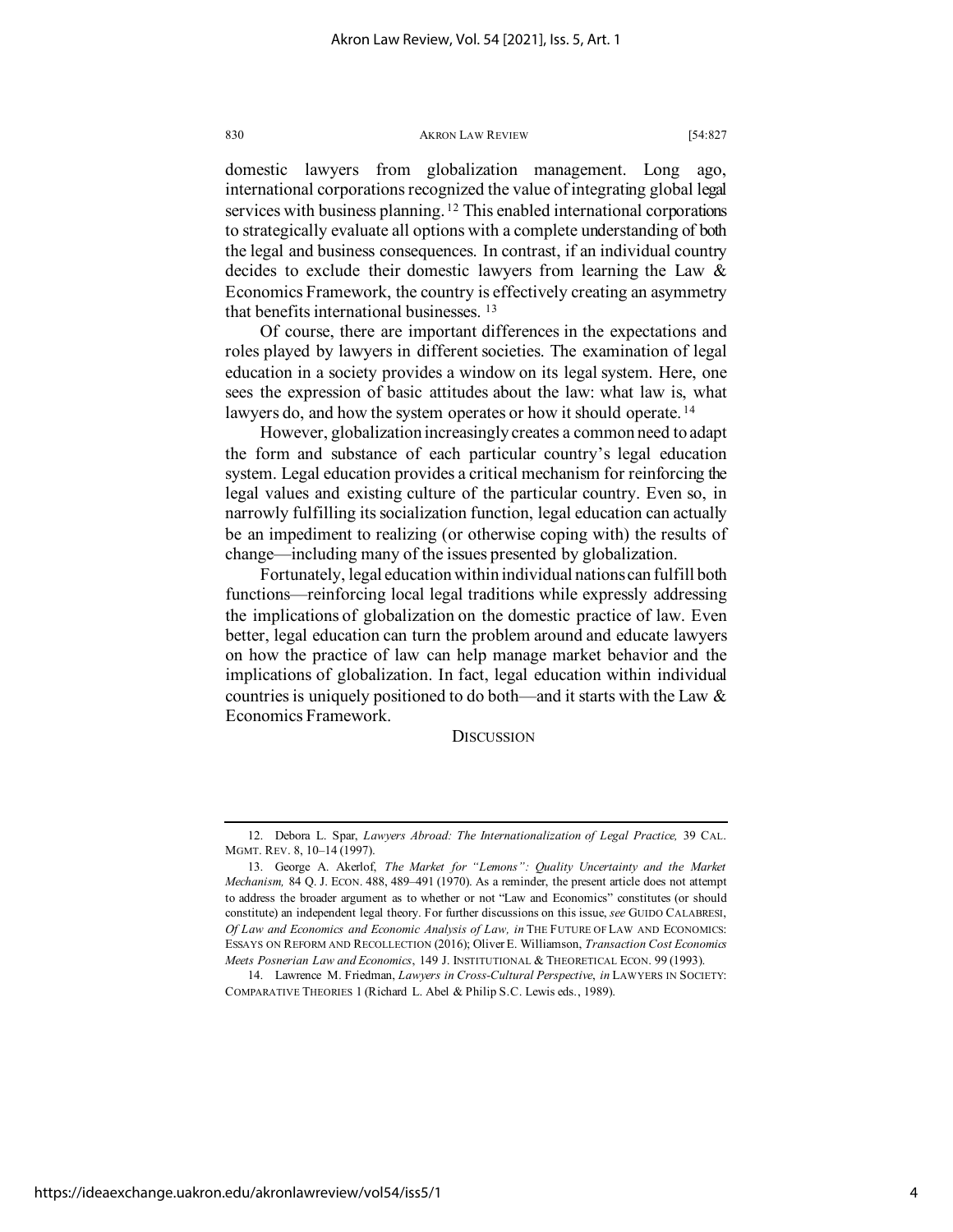## I. WHAT IS THE LAW & ECONOMICS FRAMEWORK?

The Law & Economics Framework "studies how legal institutions, and changes in those institutions, affect economic behavior."[15](#page-5-0) Stated slightly differently:

[The Law & Economics Framework] uses economic theory to analyze the legal world. It examines the world from the standpoint of economic theory and, as a result of that examination, confirms, casts doubt upon, and often seeks reform of legal reality. . . In its most aggressive and reform ist mode, having looked at the world from the standpoint of economic theory, if it finds that the legal world does not fit, it proclaims [the legal] world to be 'irrational.'[16](#page-5-1)

In the case of globalization, the Law & Economics Framework can be used to consider how an individual country can modify its legal institutions to maximize the benefits and/or minimize the detriment of internationally coordinated activities. Essentially, the Law  $\&$  Economic Framework is an "area of economic inquiry to which a substantial knowledge of law in both its doctrinal and institutional aspects is relevant."[17](#page-5-2) The Law & Economics Framework is a proactive approach to legal thought—supported by economic theory.

In its most narrow sense, the Law & Economics Framework includes bodies of law "regulating explicit markets—such as contract and property law, labor, antitrust and corporate law, public utility and common carrier regulation, and taxation."<sup>[18](#page-5-3)</sup> In its broader sense, the Law  $\&$  Economics Framework has been extended to non-market areas such as tort liability, "the environment, legislative and administrative processes, constitutional law, jurisprudence,..." etc. <sup>[19](#page-5-4)</sup> However, given the diversity of perspectives across nations, the current article does not make any recommendation as to the proper scope of "law and economics" within any particular country. But in the very least, the legal education in every country should assure that their lawyers and legal system understand and are prepared to manage—the fundamental economic forces presented by globalization.

<span id="page-5-1"></span><span id="page-5-0"></span><sup>15.</sup> DANIEL H. COLE & PETER Z. GROSSMAN, PRINCIPLES OF LAW AND ECONOMICS 44 (David Anderson et al. eds. 2004).

<sup>16.</sup> CALABRESI, *supra* note 17, at 2.

<sup>17.</sup> Richard A. Posner, *The Law and Economics Movement*, 77 AM. ECON. REV. 1, 4 (1987).

<sup>18</sup>*. Id.* at 3*.*

<span id="page-5-4"></span><span id="page-5-3"></span><span id="page-5-2"></span><sup>19.</sup> Guido Calabresi, *Some Thoughts on Risk Distribution and the Law of Torts*, 70 YALE L. J. 499, 499–501 (1961); Posner, *supra* note 23, at 4.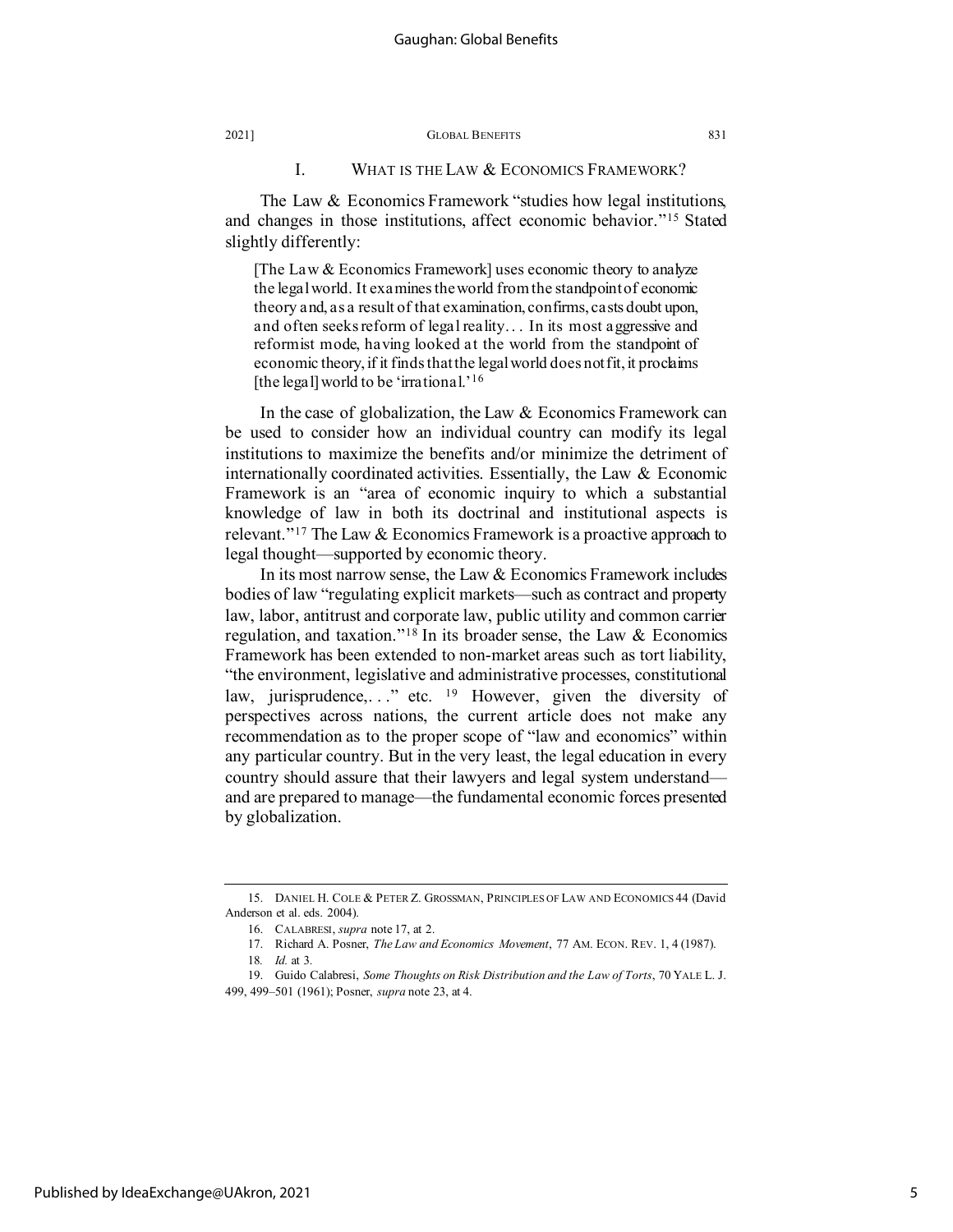## II. THE ORIGINS OF THE LAW & ECONOMICS FRAMEWORK

In 1780, Jeremy Bentham first published his *Introduction to the Principles of Morals and Legislation*. [20](#page-6-0) In that work, Bentham introduced the concept of "utility" as "the principle that approves or disapproves of every action according to the tendency it appears to have to increase or lessen—i.e. promote or oppose—happiness of the person or group whose interest is in question."<sup>[21](#page-6-1)</sup> Bentham sought to apply the concept of "utility" in the context of government legislation. He recognized how utility could be related to the structure of laws and behavior of individuals.

Although the intentional integration of economic concepts into legal thought lay dormant after Bentham, the integration of economic principles continued to quietly seep into legal issues and legal education. For instance, in 1890, the U.S. government passed the Sherman Antitrust Act that prohibited monopolistic behavior by companies. [22](#page-6-2) This required lawyers and judges to understand what a "monopoly" is and what constituted monopolistic behavior. [23](#page-6-3) Moreover, the spread of economics into legal education also occurred outside the U.S. For instance, by the 1920's, established elite, Italian law programs included courses in economics, finance, and statistics. [24](#page-6-4)

Then, in 1937, Ronald Coase published *The Nature of the Firm*, in which he observed that the traditional supply and demand curve in economics was an incomplete explanation of how individuals make decisions. [25](#page-6-5) As explained by Coase, although the "economic system [of supply and demand] 'works itself[,]' [t]his does not mean that there is no planning by individuals. These exercise foresight and choose between alternatives."[26](#page-6-6) In short, the desire to "economize" drives decisions not only in supply and demand terms, but also as to whether or not market mechanisms would be used at all. Where the cost of market mechanisms is too high, individuals will look for market alternatives. Although somewhat implicitly, Coase's 1937 article also opened the possibility that the content of legal rules might impact individual economic behavior. In

<span id="page-6-0"></span><sup>20.</sup> JEREMY BENTHAM, AN INTRODUCTION TO THE PRINCIPLES OF MORALS AND LEGISLATION (1823), *reprinted in* THE COLLECTED WORKS OF JEREMY BENTHAM: AN INTRODUCTION TO THE PRINCIPLES OF MORALS AND LEGISLATION  $i$  (J.H. Burns & H.L.A. Hart eds., 1996).

<sup>21</sup>*. Id*. at 7.

<sup>22.</sup> The Sherman Antitrust Act of 1890, 15 U.S.C. §§ 1–7 (2018).

<span id="page-6-3"></span><span id="page-6-2"></span><span id="page-6-1"></span><sup>23.</sup> Though at this point in time, it is unlikely that lawyers were required to fully understand the economic consequences of monopolistic behavior.

<span id="page-6-6"></span><span id="page-6-5"></span><span id="page-6-4"></span><sup>24.</sup> Corrado Gini, *The Contribution of Italy to Modern Statistical Methods*, 89 J. ROYAL STAT. SOC'Y 703, 704 (1926).

<sup>25.</sup> R. H. Coase, *The Nature of the Firm*, 4 ECONOMICA (n.s.) 386, 387 (1937).

<sup>26</sup>*. Id.* at 387.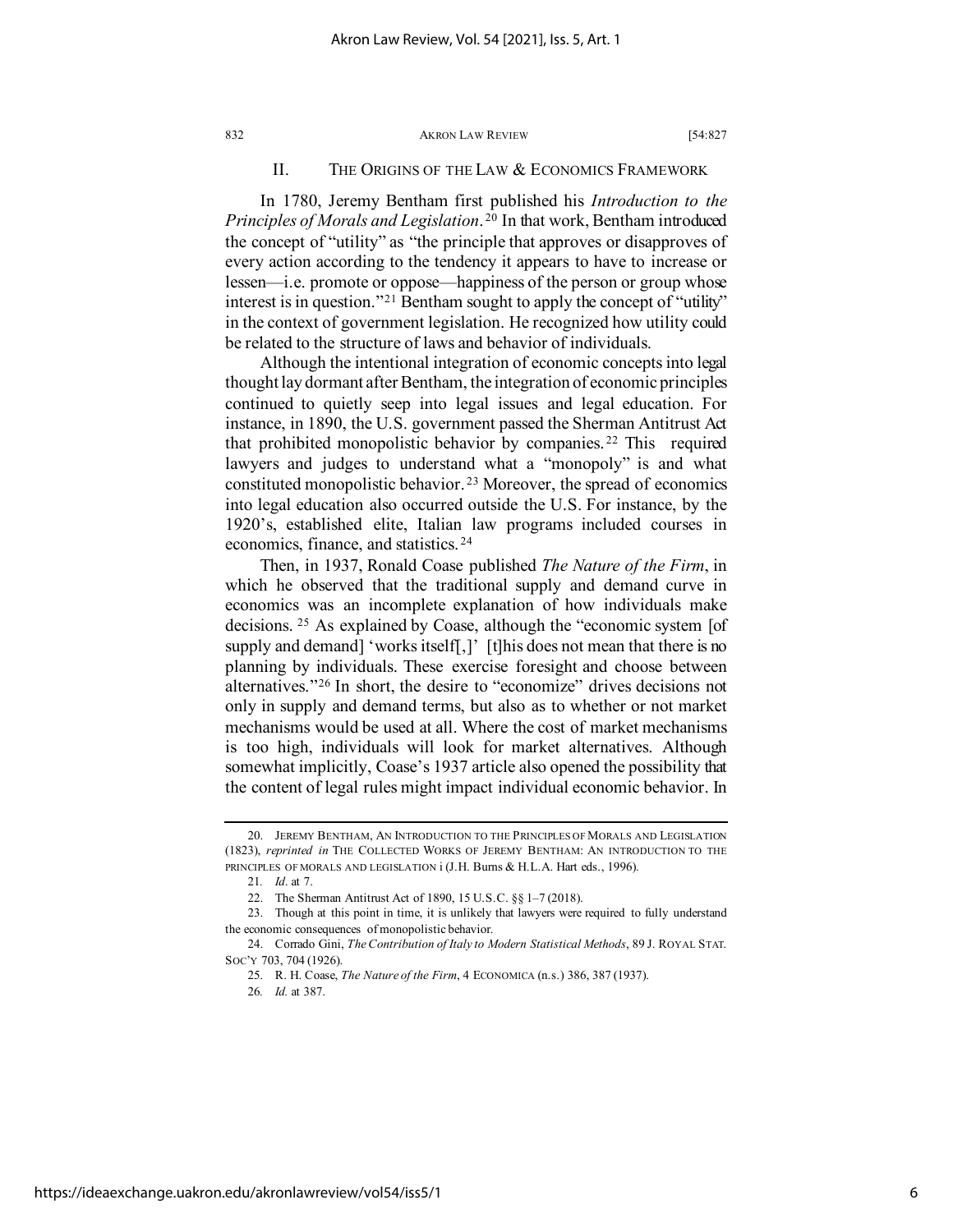other words, there might be a manageable relationship between law and economics.

Surely, just as with Bentham, the full impact of Coase's 1937 article was not immediately apparent. Yet, economic principles continued to merge with legal issues. By the 1950's, the "importance of economics in antitrust law [was] widespread."[27](#page-7-0) By the 1960's, economic principles had been applied to "antitrust law, . . . tax law, . . . corporate law, . . . patent law,  $\ldots$  and public utility and common carrier regulation."<sup>[28](#page-7-1)</sup> The time was finally ripe for economic theory to more expressly integrate with legal thought. This tipping point was reached in 1960 by Coase and 1961 by Guido Calabresi.

Coase's 1960 work in *The Problem of Social Cost*, highlighted the critical relationship between legal rules and economic theory. [29](#page-7-2) In his 1960 article (harking back to his 1937 article), Coase observed that all legal systems have multiple potential approaches and all have transaction costs:

All solutions have costs and there is no reason to suppose that government regulation is called for simply because the problem is not well handled by the market or the firm. Satisfactory views on policy can only come from a patient study of how, in practice, the market, firms and governments handle the problem of harmful effects.<sup>[30](#page-7-3)</sup>

In further clarifying this, Coase added:

Of course, if market transactions were costless [as assumed in classical economics], all that matters (questions of equity apart) is that the rights of the various parties should be well-defined and the results of legal actions easy to forecast. But as we have seen, the situation is quite different when market transactions are so costly as to make it difficult to change the arrangement of rights established by the law. In such cases, the courts [and governmental regulations and institutions] directly influence economic activity. It would therefore seem desirable that the courts should understand the economic consequences of their decisions and should, insofar as this is possible without creating too much uncertainty about the legal position itself, take these consequences into account when making their decisions.[31](#page-7-4)

<sup>27.</sup> Ward S. Bowman, Jr., *Toward Less Monopoly*, 101 U. PA. L. REV. 577, 577 (1953).

<sup>28.</sup> RICHARD A. POSNER, ECONOMIC ANALYSIS OF LAW 23 (6th ed. 2003).

<sup>29.</sup> Ronald H. Coase, *The Problem of Social Cost*, 3 J. LAW & ECON. 1 (1960).

<span id="page-7-4"></span><span id="page-7-3"></span><span id="page-7-2"></span><span id="page-7-1"></span><span id="page-7-0"></span><sup>30</sup>*. Id*. at 18; *see also* Oliver E. Williamson, *Transaction-Cost Economics: The Governance of Contractual Relations*, 22 J. L. & ECON. 233 (1979).

<sup>31.</sup> Coase, *supra* note 37, at 19; *see also* Williamson, *supra* note 36.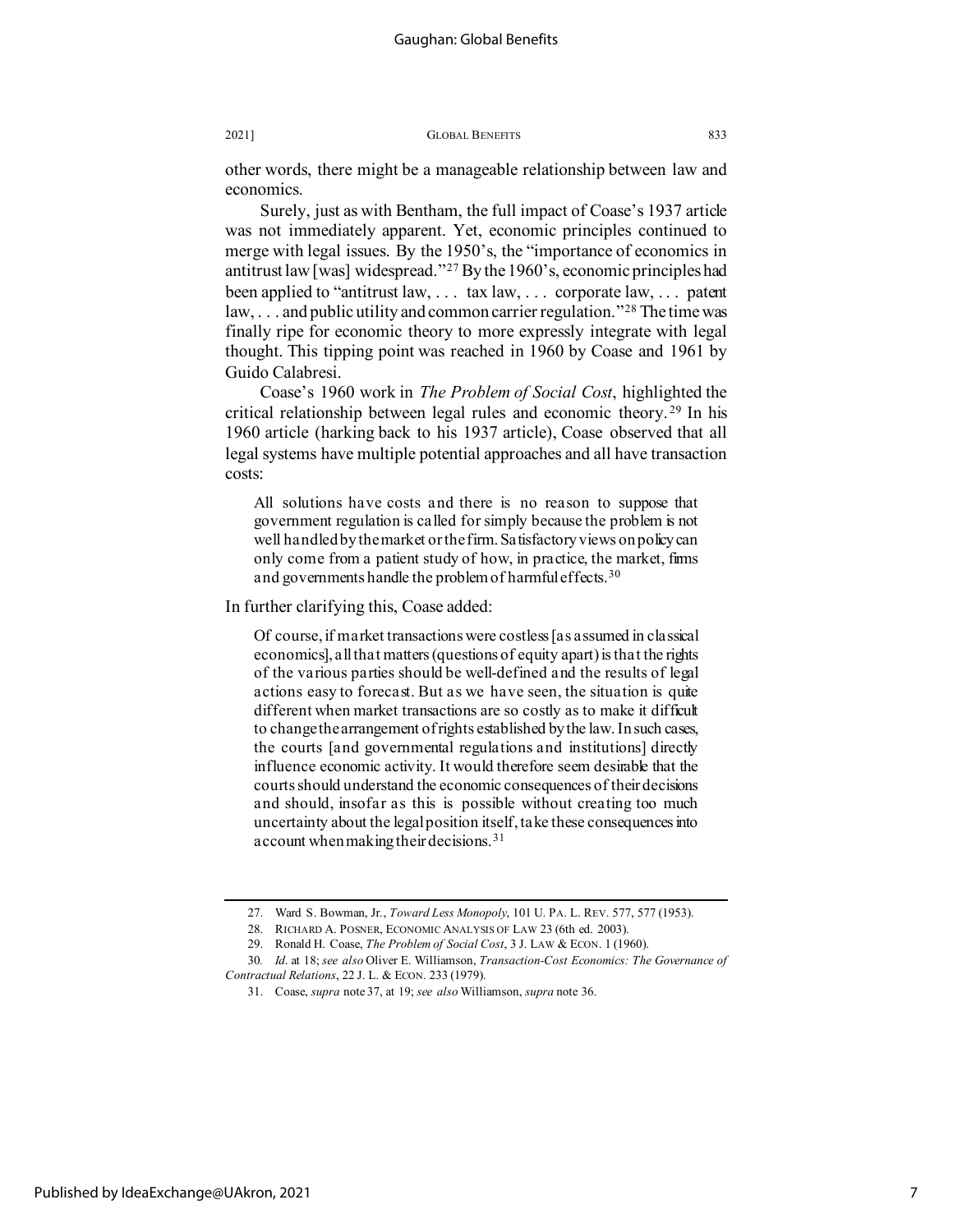In similar fashion, in 1961, Guido Calabresi used economic theory to provide thoughtful insight into the proper scope of "risk distribution" in tort law. [32](#page-8-0) In doing so, Calabresi extensively utilized economic theory to consider the proper scope of tort liability related to such things as enterprise liability, <sup>[33](#page-8-1)</sup> nuisance, <sup>[34](#page-8-2)</sup> extra-hazardous activities, <sup>[35](#page-8-3)</sup> and independent contractors $36$ —as well as the basis for exceptions to all of these rules. [37](#page-8-5)

Taken together, Coase and Calabresi provided an informed perspective where lawyers could obtain a greater understanding of law and legal reasoning by resorting to relatively basic economic theory. The Law & Economic Framework had arrived.<sup>[38](#page-8-6)</sup>

# III. A PRIMER ON LAW AND ECONOMICS

As an initial matter, it is necessary to emphasize that the Law  $\&$ Economics Framework is an approach to *legal* thought that simply incorporates basic economic principles. Just as the use of basic math in legal thought does not usually require the advice of a mathematician, the incorporation of basic economic principles into legal thought usually does not require the participation of an economist (though they are always welcome to contribute). Indeed, by reserving the more advanced economic questions for economists, scholars in both disciplines (law and economics) can focus on more appropriate, higher-value, issues. So, what are some of the basic economic theories that are relied upon by Law & Economics? Consider one example.

If you look at a very simple sample plot of "Price versus Quantity" for a fictitious good or service (see next page), the Demand Curve for that good/service might look like the chart below. [39](#page-8-7) This chart can be read to

<span id="page-8-7"></span>39. Note, as shown for simplicity, the "curve" is a straight line with a negative slope of "1." A \$US increase of 1 results in a decrease in quantity of 1. In reality, the demand curve is rarely a straight line and the slope changes at different levels of price and quantity. *See, e.g.*, Martin J. Bailey, *The Marshallian Demand Curve*, 62 J. POL. ECON. 255, 255–257 (1954); Paul R. Krugman, *Pricing to Market When the Exchange Rate Changes* (Nat'l Bureau of Econ. Research, Working Paper No. 1926,

<sup>32.</sup> Calabresi, *supra* note 25, at 499.

<sup>33</sup>*. Id*. at 500.

<sup>34</sup>*. Id.* at 534.

<sup>35</sup>*. Id.* at 541.

<sup>36</sup>*. Id.* at 545.

<sup>37</sup>*. Id.* at 547.

<span id="page-8-6"></span><span id="page-8-5"></span><span id="page-8-4"></span><span id="page-8-3"></span><span id="page-8-2"></span><span id="page-8-1"></span><span id="page-8-0"></span><sup>38.</sup> It should be noted that several other scholars deserve special mention as having further contributed to either Law & Economics, or economic theory closely related to law. Richard A. Posner was perhaps the greatest contributor to efforts in developing Law and Economics into a formal legal theory. In contrast, Oliver Williamson continued to expand upon the foundation of Coase in developing Transaction Cost Economics (within the field of economics).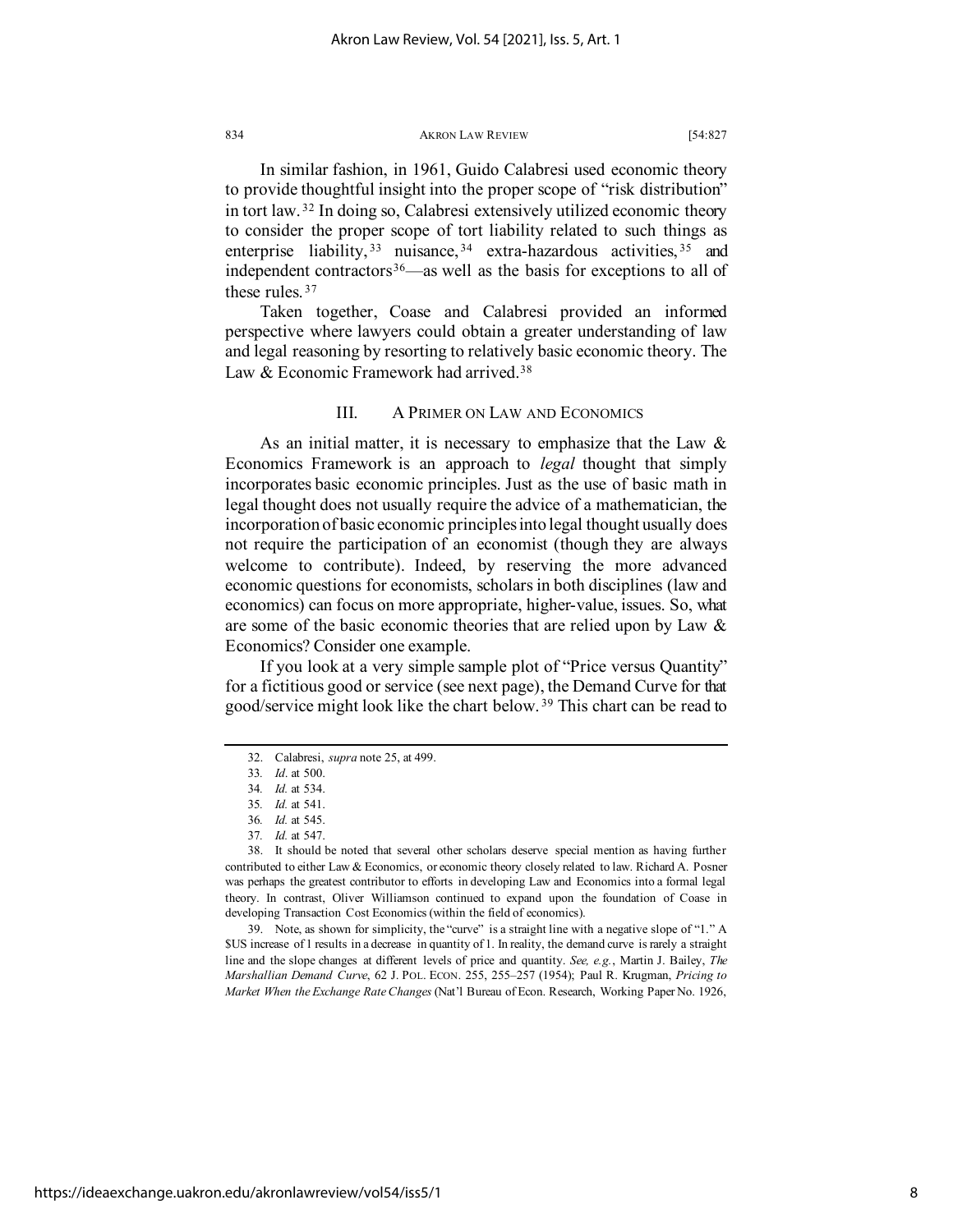state that at any given price (here, \$US, but it could be any other currency like  $\epsilon$ , £,  $\ddagger$ ,  $\ddagger$ ,  $\ddagger$ ,  $\ddagger$ ,  $\ddagger$ ,  $\ddagger$ ,  $\ddagger$ ,  $\ddagger$ ,  $\ddagger$ ,  $\ddagger$ ,  $\ddagger$ ,  $\ddagger$ ,  $\ddagger$ ,  $\ddagger$ ,  $\ddagger$ ,  $\ddagger$ ,  $\ddagger$ ,  $\ddagger$ ,  $\ddagger$ ,  $\ddagger$ ,  $\ddagger$ ,  $\ddagger$ ,  $\ddagger$ ,  $\ddagger$ ,  $\ddagger$ ,  $\ddagger$ ,  $\ddagger$ ,  $\ddagger$ ,  $\ddagger$ ,  $\ddagger$ specific quantity desired by the market. So, for instance, at a price of \$US 4 (each), the hypothetical market demand will be 7 units. Though, if the unit price increases—say to \$US 6—the quantity desired by the market will drop to a total of only 5 units.<sup>[40](#page-9-0)</sup>



Next, let's consider the related role of the Supply Curve (on the next page). For convenience, the original Demand Curve is still included (dotted line) plus two different supply curves have been added. A Supply Curve indicates how much—in price per unit—suppliers must receive in order to produce a given quantity of goods. In the chart below, notice that the grey Supply Curve intersects the Demand curve at the point marked "A." At this intersection, a price of \$US 6 roughly corresponds to the production of 5 units. Additionally, note that (according to the chart) the quantity supplied drops to zero at a price of around about \$US 5 per unit. This might happen if, for instance, the cost of production for the suppliers

<sup>1986).</sup> It is respectfully submitted, that questions regarding the exact shape and slope of the demand and supply curves are best left to determination by economists.

<span id="page-9-0"></span><sup>40.</sup> Note also, that if the unit price is \$US 4 and quantity 7, then the total revenue will equal \$US 28. However, if the unit price is \$US 6, the total revenue will be \$US 30. As charted here, the choices have different financial results.

<span id="page-9-1"></span><sup>41.</sup> This chart is adapted from POSNER, *supra* note 36, at 4; *see also* HUBERT DOUGLAS HENDERSON, SUPPLY AND DEMAND 22 (figure 1) (1922).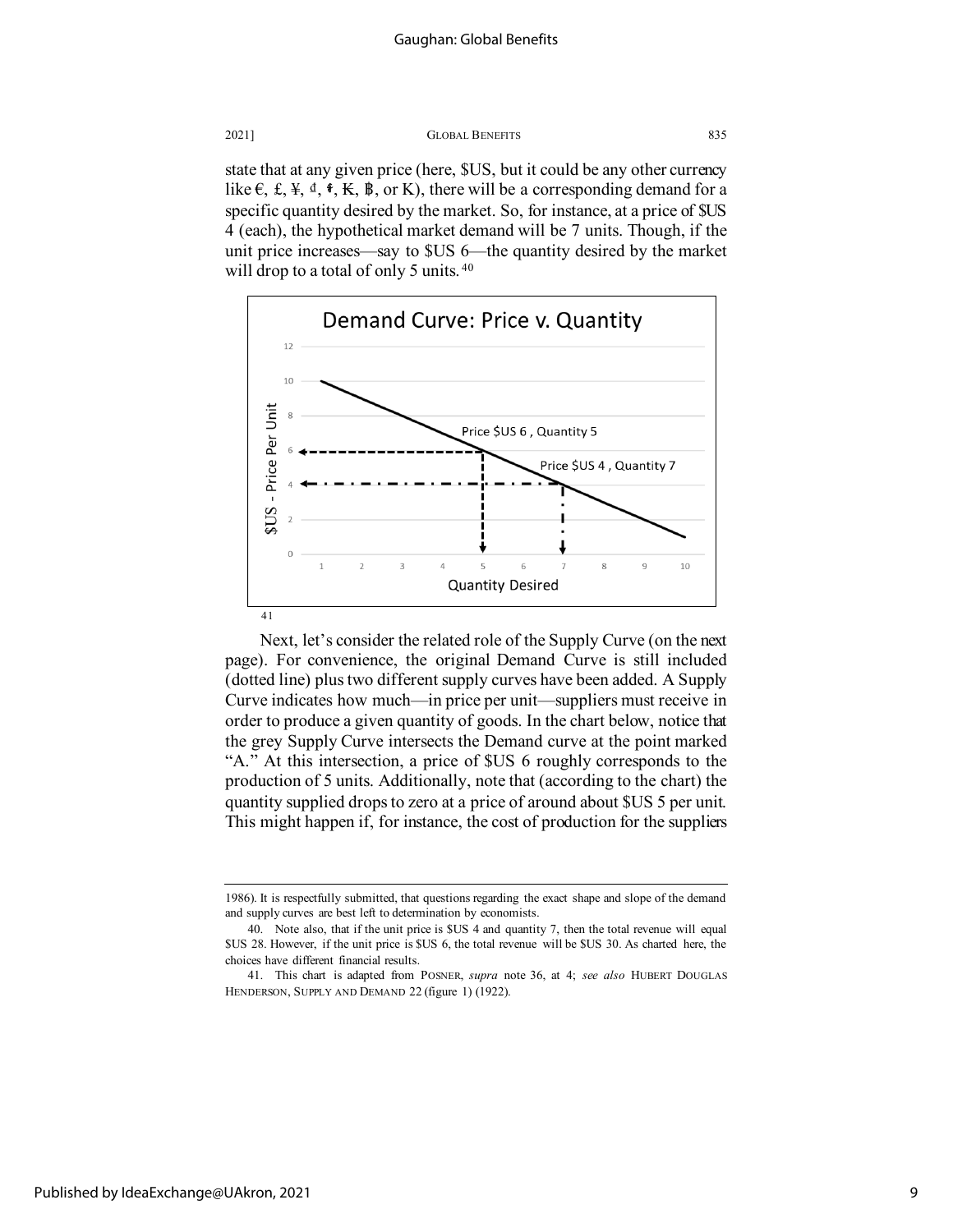is about \$US 5. Below that point, suppliers would lose money. It would not be worth it for suppliers to sell anything.

The point at which the quantity demanded and the quantity supplied equal each other (again at the point marked "A") is called the "equilibrium price" or the "market-clearing price"—defined as that "price at which the quantity of some good demanded precisely matches the quantity supplied, leaving no unsatisfied demand and no residual supply."[42](#page-10-0) Why does this matter? Because the failure to permit markets to achieve an efficient equilibrium will ultimately cause individuals – either buyers, sellers, or both - to alter the allocation of their resources. [43](#page-10-1)

For instance, consider what happens if—for example—the country where the market is located has a corruption problem. Assume further that the cost of that corruption is \$US 2 per unit. Although the Demand Curve will remain the same, the suppliers to that market will have to add the \$US 2 per unit cost of corruption. The Supply Curve will now move up \$US 2 and look like the black supply curve that intersects the Demand Curve at the point marked "B." At this intersection, consumers pay roughly \$US 7 per unit and therefore the demand drops to a quantity of 4 units. In effect, consumers pay more and suppliers produce less. Both the suppliers and consumers lose. [44](#page-10-2)

<span id="page-10-2"></span>https://ideaexchange.uakron.edu/akronlawreview/vol54/iss5/1

<sup>42.</sup> DANIEL H. COLE & PETER Z. GROSSMAN, PRINCIPLES OF LAW AND ECONOMICS 8 (2005).

<span id="page-10-1"></span><span id="page-10-0"></span><sup>43.</sup> An important characteristic of market equilibrium is that, at that particular point, both sellers and buyers value the good or service equally. Neither sellers or buyers possess any unmet, excess, value—and therefore neither has any incentive to deploy their excess "utility" in other market alternatives. When supply is above demand, buyers value the goods less than the sellers (and sellers have an incentive to seek other alternatives). When supply is below demand, buyers value the goods more than the sellers (and buyers have an incentive to seek other alternatives. *See, e.g.*, JEFFREY L. HARRISON & JULES THEEUWES, LAW & ECONOMICS 23 (2008).

<sup>44.</sup> The amount of total value lost by the market (both buyers and sellers) due to the corruption would equal the area of the triangle ABC and is referred to as the "deadweight loss." *Id.* at 25.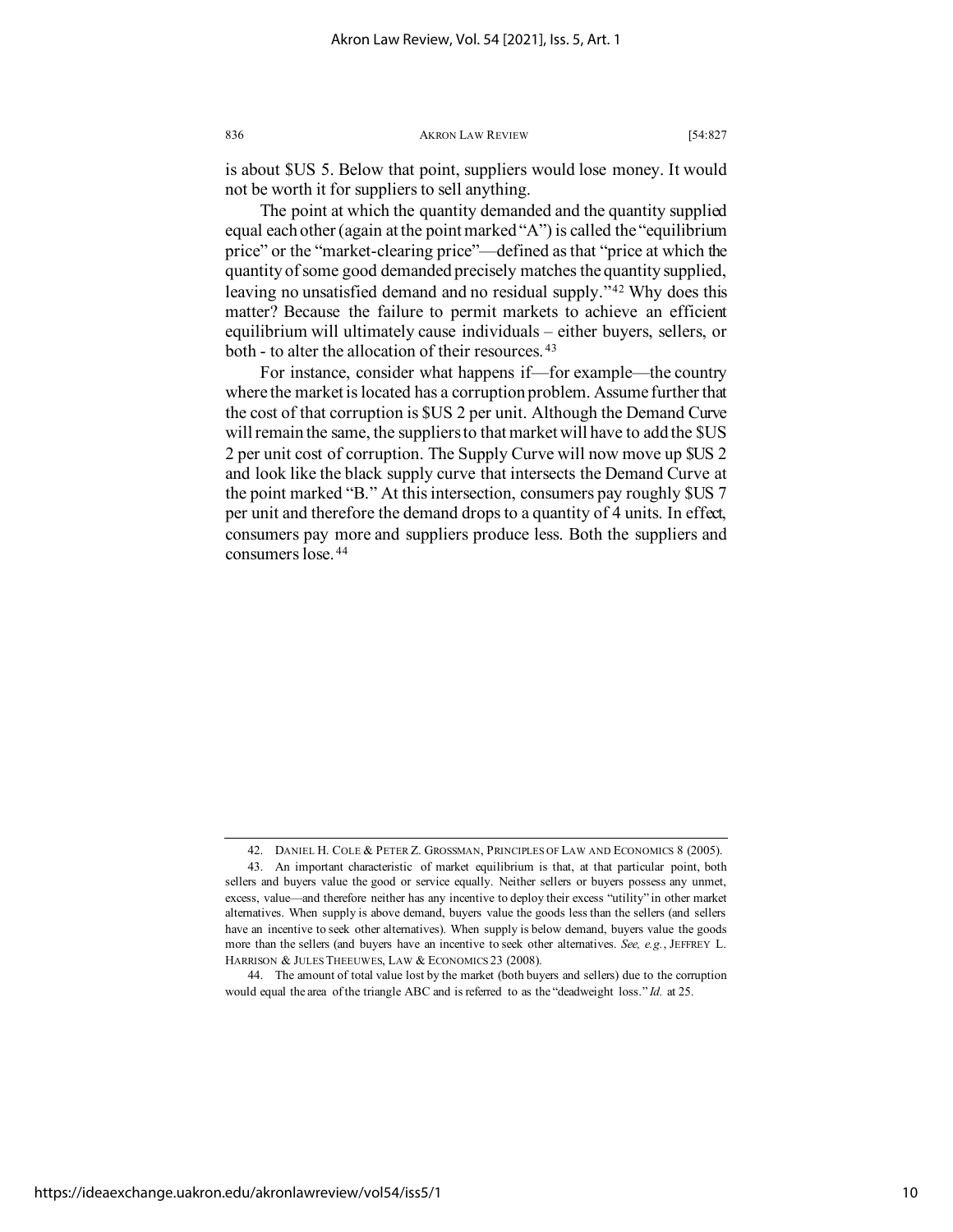



Notice further that at a consumer price of roughly \$US 7, supplier revenue would actually equal only \$US 5 after paying the \$US 2 corruption expense. This is would correspond to the exact point on the original grey supply curve where suppliers would decide to abandon the market altogether (marked as "C"). As drawn, corruption could essentially create a situation where supply shortages would become a serious risk. [46](#page-11-1)

How would suppliers respond? We would expect that some firms would respond to the diseconomies and pursue other alternatives. For instance, some suppliers might try to avoid corruption expenses by refusing to sell any individual units. Rather than selling units separately, firms might only sell integrated products that use individual units. Alternatively, some other firms might be tempted to illegally sell units on an unofficial "black" market in a different effort to avoid the corruption charges. And yet other firms might decide to abandon the local market altogether and only sell their units in some other country. Of course, up to this point, the discussion has been exclusively economic. However, the Law & Economics Framework would further apply a unique perspective

<span id="page-11-0"></span><sup>45.</sup> This chart is adapted from Mark D. Hayford, *Using Supply, Demand, and the Cournot Model to Understand Corruption*, 38 J. ECON. EDUC. 331, 333 (figure 1) (2007).

<span id="page-11-1"></span><sup>46.</sup> Realize that similar shortages could be caused by other sources as well. For instance, high transaction costs or ill-informed price controls could have similar consequence.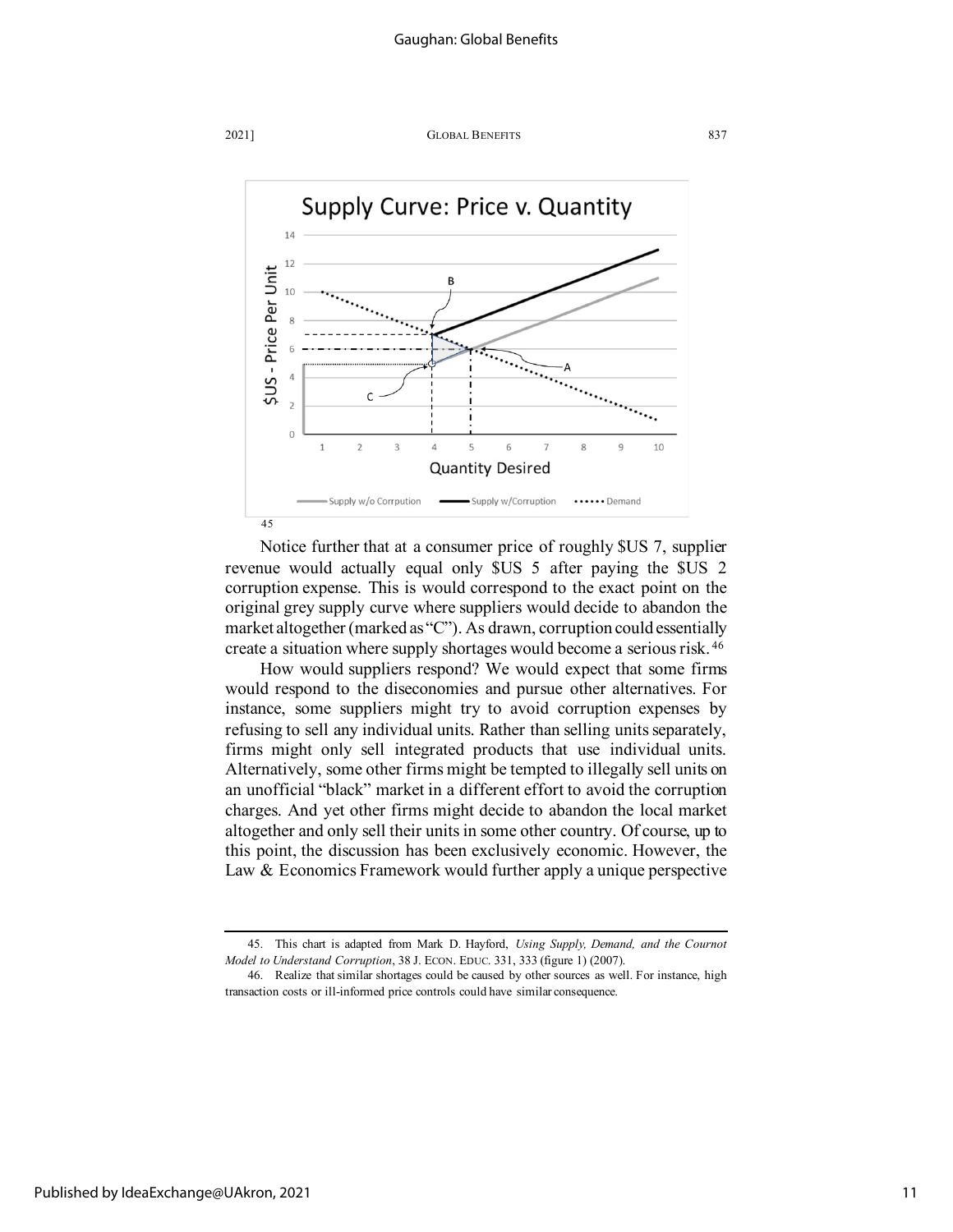in analyzing the proper role of laws and institutions in helping to obtain a more desirable outcome.

Undoubtedly, all countries have some type of moral consensus that generally says "corruption is bad." But how many countries have local lawyers that economically understand *why* corruption is bad or *how* it hurts the country? How many countries have lawyers that are equipped to economically evaluate different laws on corruption, the implications of black markets, the existence and form of corporate firms, and the overall loss of global business? Given the critical role played by specific laws in shaping the resulting behavior, is it really wise to leave the legal answers to these questions only to economists?

The fundamental assumption of the Law & Economics Framework (as in Economics alone) is that human beings are "rational utility maximizer[s]."<sup>[47](#page-12-0)</sup> For this reason, Law  $&$  Economics posits that all legal rules are not created equally. Some legal rules can be adapted to achieve better, more efficient, intended results—or otherwise avoid unintended results. [48](#page-12-1) For instance, in the example above, any legislation that would further increase the transaction costs (without reducing any other costs) for suppliers would essentially kill the local market. This could occur, for instance, if local legislation proposed a \$US 1 sales tax based on some vague promise of policing of anti-corruption laws. If suppliers did not believe that the tax would actually reduce the cost of corruption, the legislation would likely deprive consumers of any goods on the free market. Similarly, if there were separate legislation that sought to help consumers by setting a maximum sales price of \$US 6 per unit (without removing corruption), it would also essentially cause suppliers to pursue alternatives to legitimate market transactions.

Stated otherwise, the Law & Economics Framework has potential application to areas well-beyond addressing corruption. Rather than passively accepting that business firms exist to economize around less efficient market mechanisms,  $49$  the law and economics perspective enables lawyers and judges to ask which aspects of the existing legal system are making the market mechanisms do bad things. Indeed, if the local interests would prefer more firms to exist, the Law & Economics Framework enables lawyers to ask how firms and markets can be made even more economical.

<sup>47.</sup> POSNER, *supra* note 36, at 4.

<span id="page-12-0"></span><sup>48.</sup> Coase, *supra* note 33.

<span id="page-12-2"></span><span id="page-12-1"></span><sup>49</sup>*. Id*. at 390.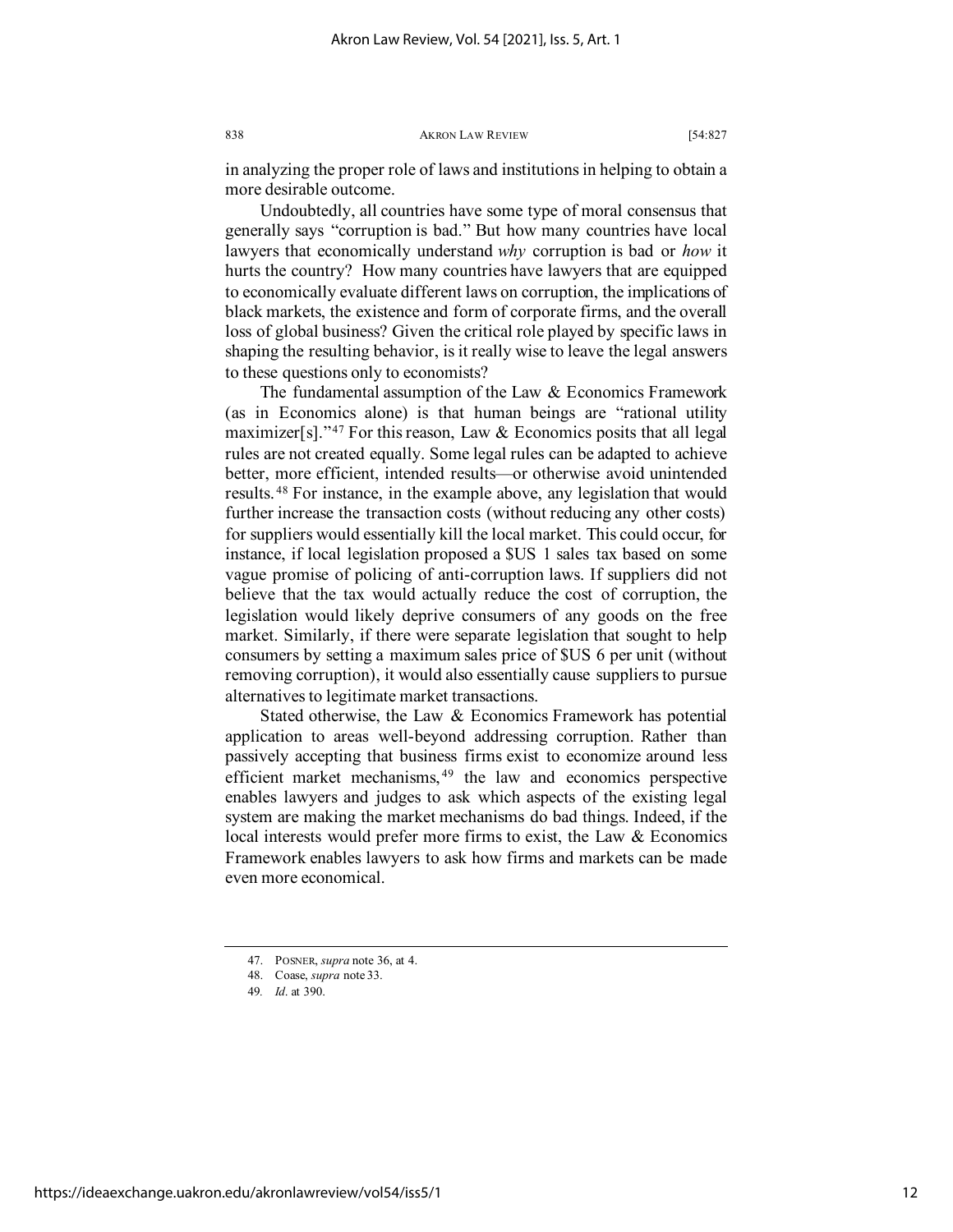# IV. CRITICISMS OF THE LAW & ECONOMICS PERSPECTIVE

Unquestionably, a perspective informed by a linkage of law and economics is not without its critics. Critics have claimed that law and economics "lacks richness."[50](#page-13-0) Critics have pointed out that individuals are not purely "rational maximizers of their self-interest."[51](#page-13-1) Other critics point out that, as a legal theory, law and economics is non-falsifiable. [52](#page-13-2) Other critics assert that law and economics "inculcates amoral habits of thought."[53](#page-13-3)

In response, others have proposed a behavioral approach to law and economics that addresses specific weaknesses like "bounded rationality, bounded willpower, and bounded self-interest."[54](#page-13-4) At the same time, other critics have argued over whether law and economics is a positive legal theory, normative legal theory, or something else. [55](#page-13-5) Yet other critics assert that the power of law and economics is overstated—that reality is a blend of efficiency, plus accidental conditions akin to chaos theory, historical remnants creating a path dependency, and evolutionary accidents. [56](#page-13-6)

All these criticisms certainly possess some merit. But most of these criticisms fall well beyond the recommended purposes of the current paper. The present paper identifies the inherent benefit of legal education that provides a meaningful basis for understanding globalization. It is completely unnecessary to determine whether Law & Economics constitutes an independent legal theory. It is enough that economic theory informs legal understanding and judgment. The insights to be gained for lawyers in all nations clearly outweighs any detriment of some other situations. To reject the law and economics perspective in addressing issues related to globalization is to abandon an understanding of the forces

<span id="page-13-0"></span><sup>50.</sup> Robert C. Ellickson, *Bringing Culture and Human Frailty to Rational Actors: A Critique of Classical Law and Economics*, 65 CHI.-KENT L. REV. 23, 23 (1989).

<span id="page-13-1"></span><sup>51.</sup> Richard A. Posner, *Some Uses and Abuses of Economics and Law*, 46 U. CHI. L. REV. 281, 302 (1979).

<span id="page-13-2"></span><sup>52.</sup> Arthur A. Leff, *Economic Analysis of Law: Some Realism About Nominalism*, 60 VA. L. REV. 451, 457 (1974).

<span id="page-13-3"></span><sup>53.</sup> Edmund W. Kitch, *The Intellectual Foundations of "Law and Economics*,*"* 33 J. LEGAL EDUC. 184, 188 (1983).

<span id="page-13-4"></span><sup>54.</sup> Christine Jolls, Cass R. Sunstein & Richard Thaler, *A Behavioral Approach to Law and Economics,* 50 STAN. L. REV. 1471, 1476 (1998); *see also* Russell B. Korobkin & Thomas S. Ulen, *Law and Behavioral Science: Removing the Rationality Assumption from Law and Economics*, 88 CALIF. L. REV. 1051, 1075–101 (2000).

<span id="page-13-5"></span><sup>55.</sup> Francesco Parisi, *Positive, Normative and Functional Schools in Law and Economics*, 18 EUR. J. L. & ECON. 259 *passim* (2004).

<span id="page-13-6"></span><sup>56.</sup> Mark J. Roe, *Chaos and Evolution in Law and Economics*, 109 HARV. L. REV. 641 *passim* (1996).